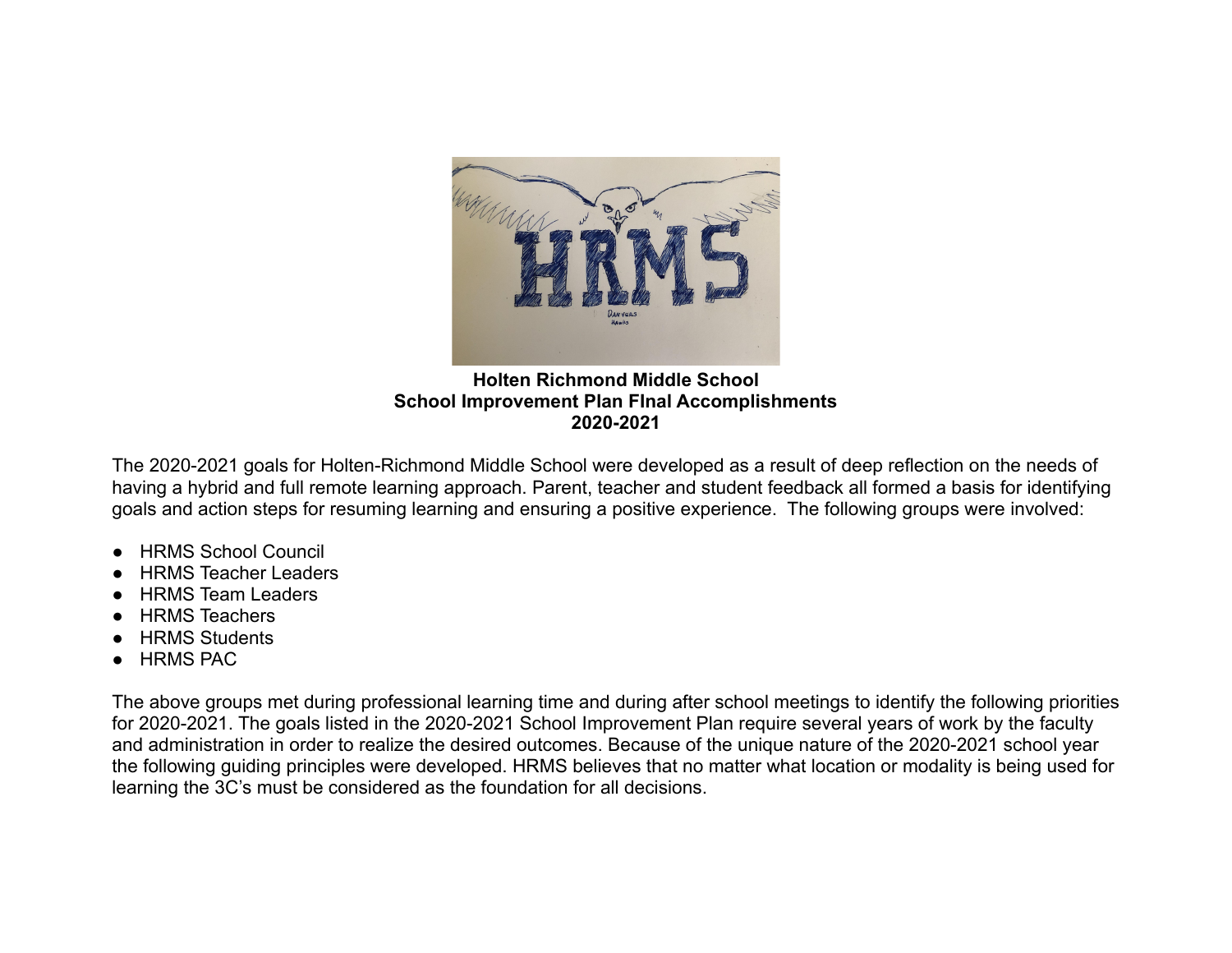- ❖ Connection- in all modalities of learning the emphasis is on creating opportunities in which students interact with each other, with the faculty and within an entire class.
- ❖ Consistency- when moving from one modality to another there should be similar practices, schedules and routines for students, faculty and families.
- ❖ Community- students need a small, consistent group to create and sustain meaningful relationships with adults and peers.

## *GOAL #1*

Through collaboration in professional learning communities (PLCs), Holten Richmond Middle School seeks to ensure that no matter which modality (remote or in person) that students engage in consistent instructional experiences and curricula. By June 2021, all PLCs in ELA, mathematics, science, and social studies will implement at least two common formative assessments per unit of instruction.

## *GOAL #2*

Through collaboration in professional learning communities (PLCs), Holten Richmond Middle School seeks to deepen our implementation of remote learning experiences. By June 2021, analysis of data of students' remote engagement will show 75% of students (hybrid and remote) will take part in 75% of remote learning/engagement opportunities.

## *GOAL #3*

Holten Richmond Middle School seeks to continue ensuring a safe and equitable learning environment through the empowerment of student voice and leadership. By June 2021, a new student advisory group will be formed, and existing student leadership groups will engage in at least one activity to promote equity.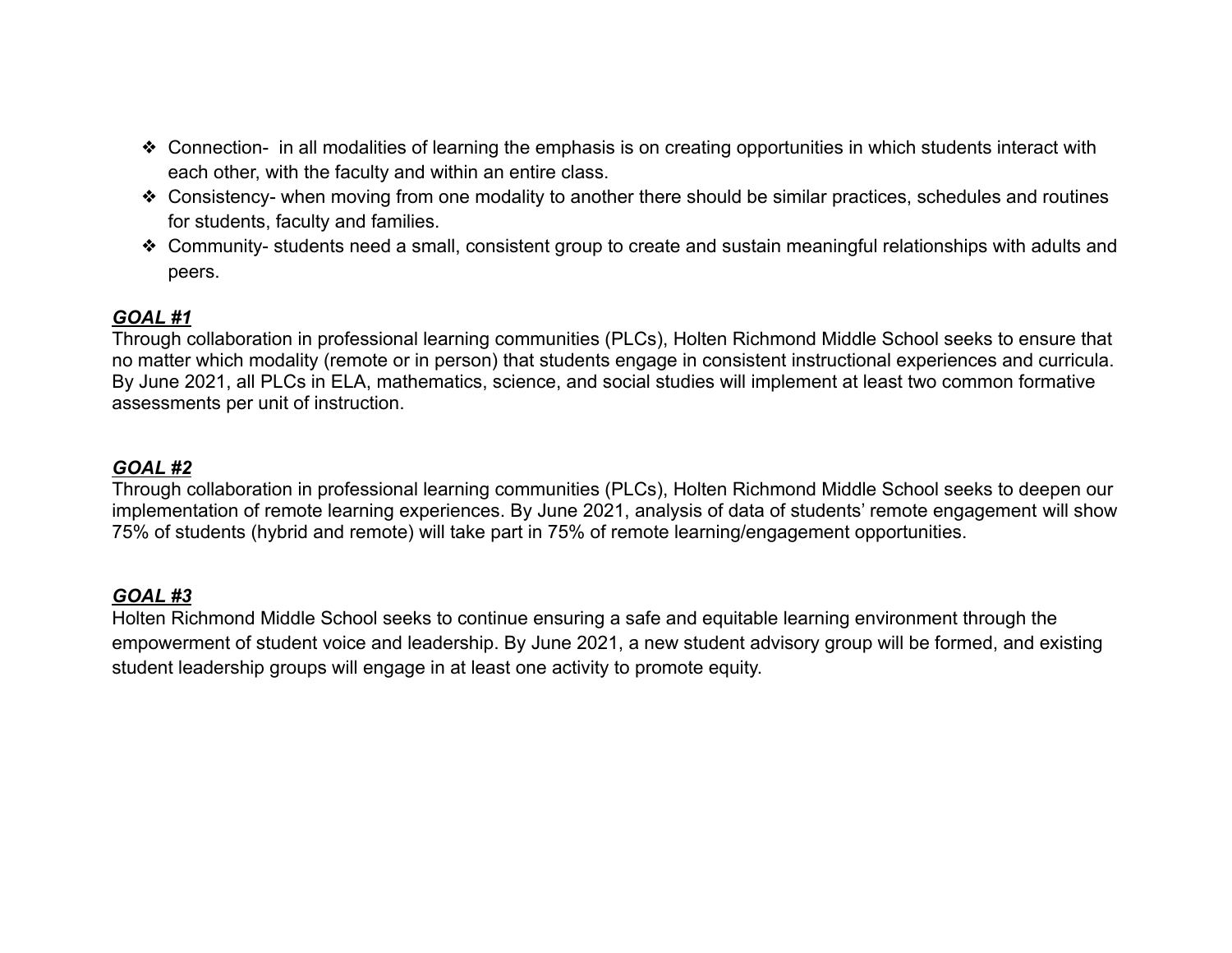GOAL #1: Through collaboration in professional learning communities (PLCs), Holten Richmond Middle School seeks to ensure that no matter which modality (remote or in person) that students engage in consistent instructional experiences and curricula. By June 2021, all PLCs in ELA, mathematics, science, and social studies will implement at least two common formative assessments per unit of instruction.

| Implementation<br><b>Strategies</b>                                                                                                          | Time                        | Who                                                                                               | Resources                                                                                                                                                                                                                             | Current Status, June<br>2021                                                                                                                                                                                                      |
|----------------------------------------------------------------------------------------------------------------------------------------------|-----------------------------|---------------------------------------------------------------------------------------------------|---------------------------------------------------------------------------------------------------------------------------------------------------------------------------------------------------------------------------------------|-----------------------------------------------------------------------------------------------------------------------------------------------------------------------------------------------------------------------------------|
| Teachers in grade level PLCs use<br>common assessments to gauge<br>student performance and<br>understanding.                                 | September<br>2020-June 2021 | <b>HRMS Faculty</b>                                                                               | Daily PLC meeting time<br>Common Scope and<br>Sequence documents and<br>unit plans                                                                                                                                                    | Common formative<br>assessments were used<br>by PLCs throughout<br>2020-2021.                                                                                                                                                     |
| Teachers in grade level PLCs<br>plan collaboratively to create a<br>supportive and connected HSS<br>experience.                              | September<br>2020-June 2021 | <b>HRMS Faculty</b>                                                                               | Daily PLC meeting time                                                                                                                                                                                                                | Teachers in ELA, Math,<br>Science, and Social<br>studies collaboratively<br>planned meaningful<br>HSS experiences for<br>hybrid learners. The<br>need for HSS was<br>eliminated with the full<br>return to in-person<br>learning. |
| Teachers in grade level PLCs<br>plan collaboratively to ensure<br>consistent coverage and<br>instructional depth of key topics<br>and units. | September<br>2020-June 2021 | <b>HRMS Faculty</b>                                                                               | Daily PLC meeting time                                                                                                                                                                                                                | Teachers collaborated in<br>regular PLC time to<br>ensure consistent<br>learning experiences<br>across modes of<br>learning.                                                                                                      |
| Design and implement a success<br>coaching model that pairs HRMS<br>teachers with students who are<br>struggling with remote learning.       | September<br>2020-June 2021 | <b>HRMS Naumkeag Team</b><br>teachers<br>HRMS interdisciplinary teams<br>HRMS guidance counselors | Wednesday coaching time<br>for Naumkeag teachers<br>Common meeting time for<br>Naumkeag and<br>interdisciplinary grade level<br>team teachers<br><b>HRMS Success Coaching</b><br>Handbook<br><b>Success Coaching tracking</b><br>logs | During hybrid learning,<br>Naumkeag Team<br>teachers functioned as<br>Success Coaches to<br>support students<br>identified by their<br>interdisciplinary team<br>teachers as needing<br>additional support.                       |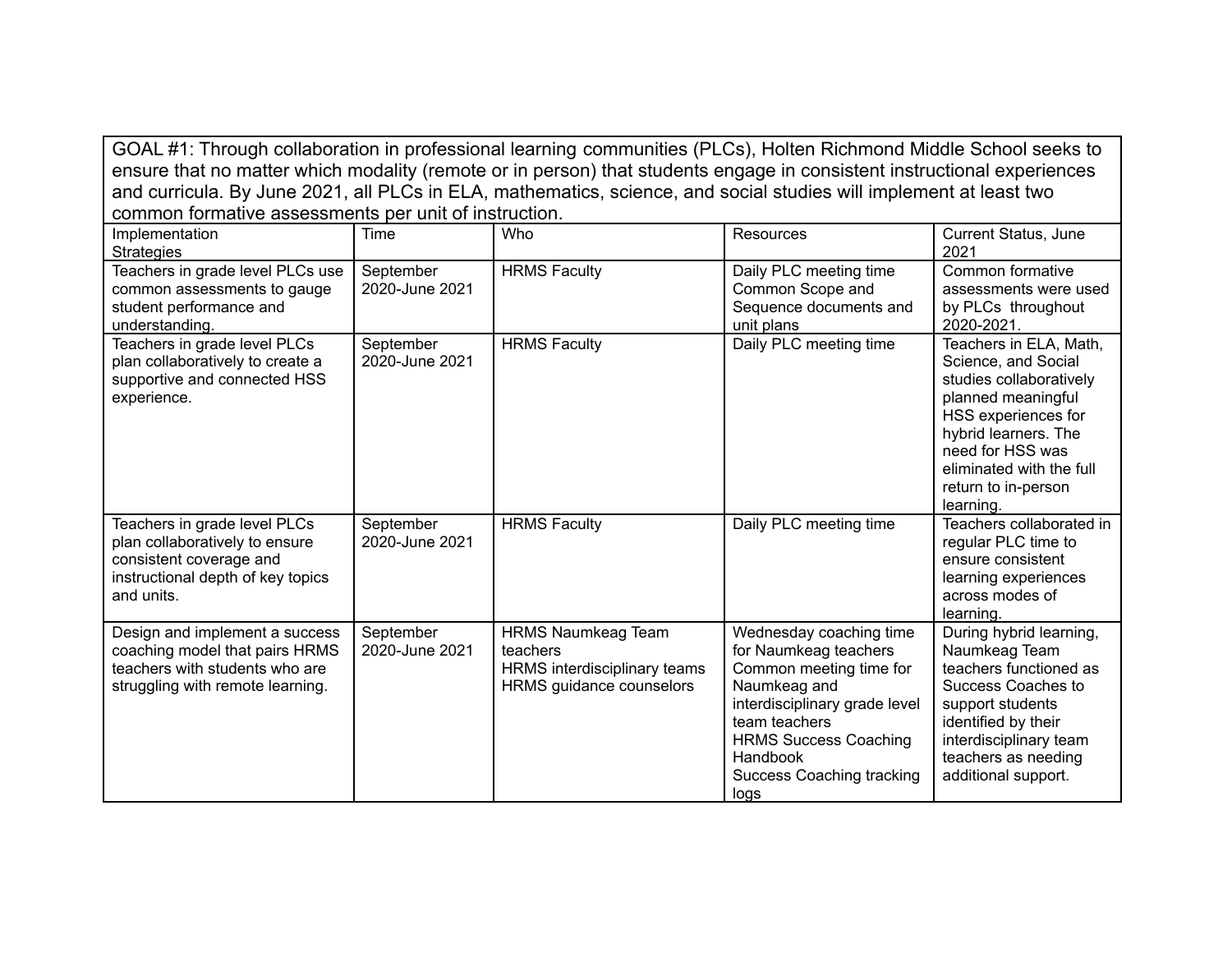| GOAL #2: Through collaboration in professional learning communities (PLCs), Holten Richmond Middle School seeks to<br>deepen our implementation of remote learning experiences. By June 2021, analysis of data of students' remote<br>engagement will show 75% of students (hybrid and remote) will take part in 75% of remote learning/engagement<br>opportunities. |                             |                                                                             |                                                                                       |                                                                                                                                                                                                                                                                                                                                                                                                                 |  |  |  |
|----------------------------------------------------------------------------------------------------------------------------------------------------------------------------------------------------------------------------------------------------------------------------------------------------------------------------------------------------------------------|-----------------------------|-----------------------------------------------------------------------------|---------------------------------------------------------------------------------------|-----------------------------------------------------------------------------------------------------------------------------------------------------------------------------------------------------------------------------------------------------------------------------------------------------------------------------------------------------------------------------------------------------------------|--|--|--|
| Implementation<br><b>Strategies</b>                                                                                                                                                                                                                                                                                                                                  | Time                        | Who                                                                         | Resources                                                                             | <b>Current Status, June</b><br>2021                                                                                                                                                                                                                                                                                                                                                                             |  |  |  |
| Streamline attendance collection<br>and sharing of concerns about<br>engagement and participation.                                                                                                                                                                                                                                                                   | September<br>2020-June 2021 | <b>HRMS</b> office staff<br><b>HRMS Administration</b>                      | Daily attendance data<br>Remote engagement data                                       | The HRMS staff<br>monitored attendance<br>for in-person, fully<br>remote, and hybrid<br>students on their remote<br>days. Teachers<br>implemented strategies<br>to foster engagement<br>during remote learning.<br><b>HRMS</b> administrators<br>met daily with hybrid<br>students at home and<br>weekly with fully remote<br>students to promote<br>engagement and<br>connection and to<br>monitor attendance. |  |  |  |
| Teachers in grade level PLCs<br>collaborate to create robust<br>asynchronous learning<br>experiences as well as<br>synchronous lessons for students<br>on their remote learning days.                                                                                                                                                                                | September<br>2020-June 2021 | <b>HRMS Faculty</b>                                                         | Priority standards<br>documents<br>Scope and sequence<br>documents<br>Curriculum maps | Teachers collaborated in<br>regular PLC time to<br>ensure engaging<br>learning experiences<br>across modes of<br>learning. Lessons were<br>adapted to suit the<br>mode of instruction.                                                                                                                                                                                                                          |  |  |  |
| Continuously evaluate schedules<br>to reflect ongoing needs of<br>students, staff and families.                                                                                                                                                                                                                                                                      | September<br>2020-June 2021 | <b>HRMS Administration</b><br><b>HRMS School Council</b><br><b>HRMS PAC</b> | Family surveys and/or<br>qualitative feedback<br>Faculty feedback                     | Under the hybrid model,<br>revisions were made to<br>the schedule as needed.                                                                                                                                                                                                                                                                                                                                    |  |  |  |